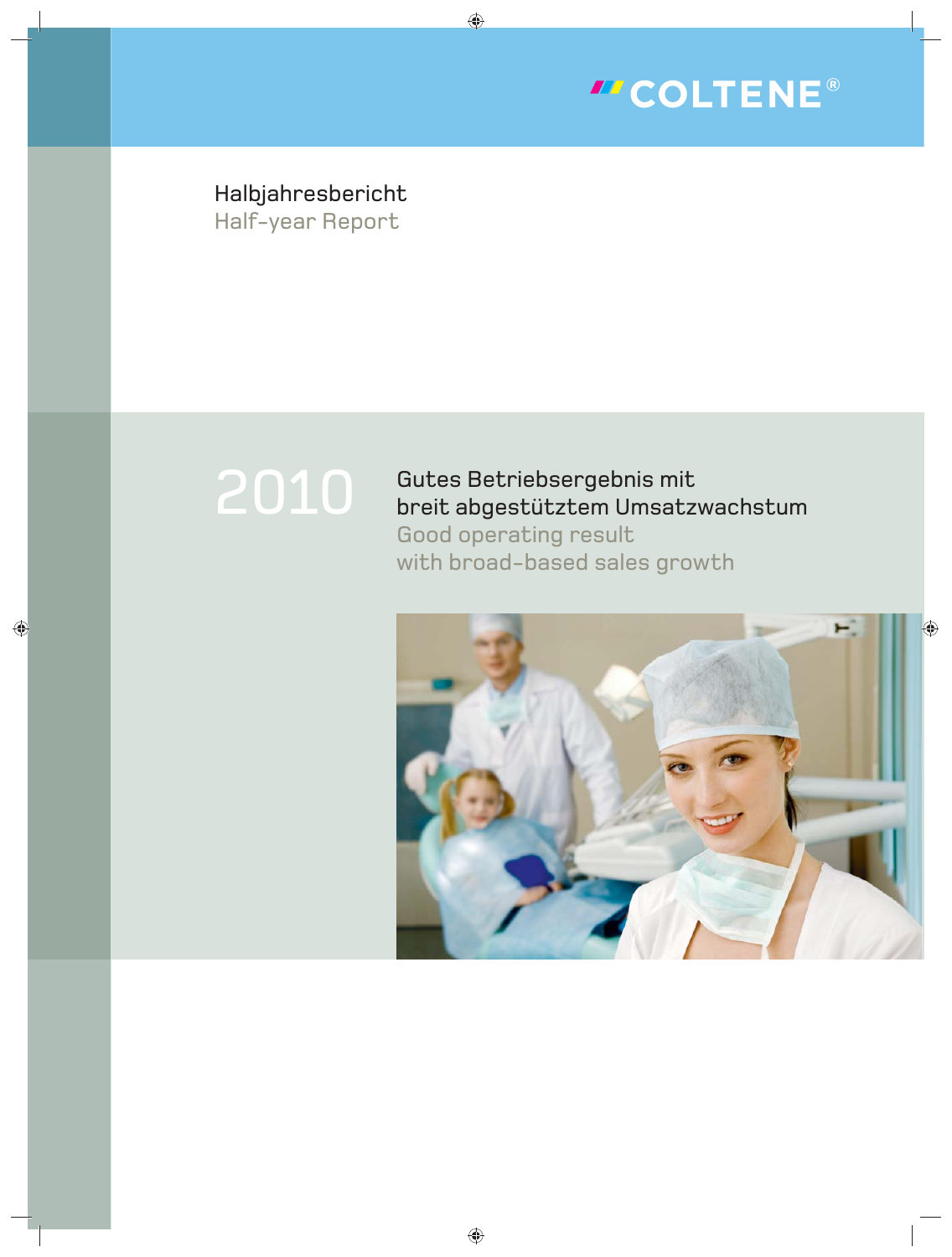

## COLTENE – ein weltweit erfolgreicher Dentalspezialist

COLTENE (SIX Swiss Exchange: CLTN) ist ein international führendes Unternehmen für Entwicklung, Herstellung und Vertrieb von zahnmedizinischen Verbrauchsgütern und Kleingeräten. COLTENE verfügt in den USA, in der Schweiz sowie in Deutschland und Ungarn über modernste Produktionsstätten. Weltweit vertrauen Zahnärzte und Dentallabors auf Produkte von COLTENE sowohl bei traditionellen als auch implantatbasierten Therapieformen und Zahnrestaurationen.

## COLTENE – a world-wide successful dental specialist

COLTENE (SIX Swiss Exchange: CLTN) is an internationally leading developer, manufacturer and seller of dental consumables and small equipment. COLTENE has state-of-the-art production facilities in the USA, in Switzerland, Germany and Hungary. Dentists and dental labs use COLTENE products for traditional as well as implant-based therapies and dental restorations.

## COLTENE: WELTWEITE PRÄSENZ

COLTENE: GLOBAL PRESENCE



## VERWALTUNGSRAT / BOARD OF DIRECTORS

Nick Huber, Präsident / Chairman Robert Heberlein Erwin Locher Matthew Robin Jerry Sullivan

#### UNTERNEHMENSLEITUNG / EXECUTIVE MANAGEMENT

Andreas Meldau, CEO Dr. Hans Grüter, CFO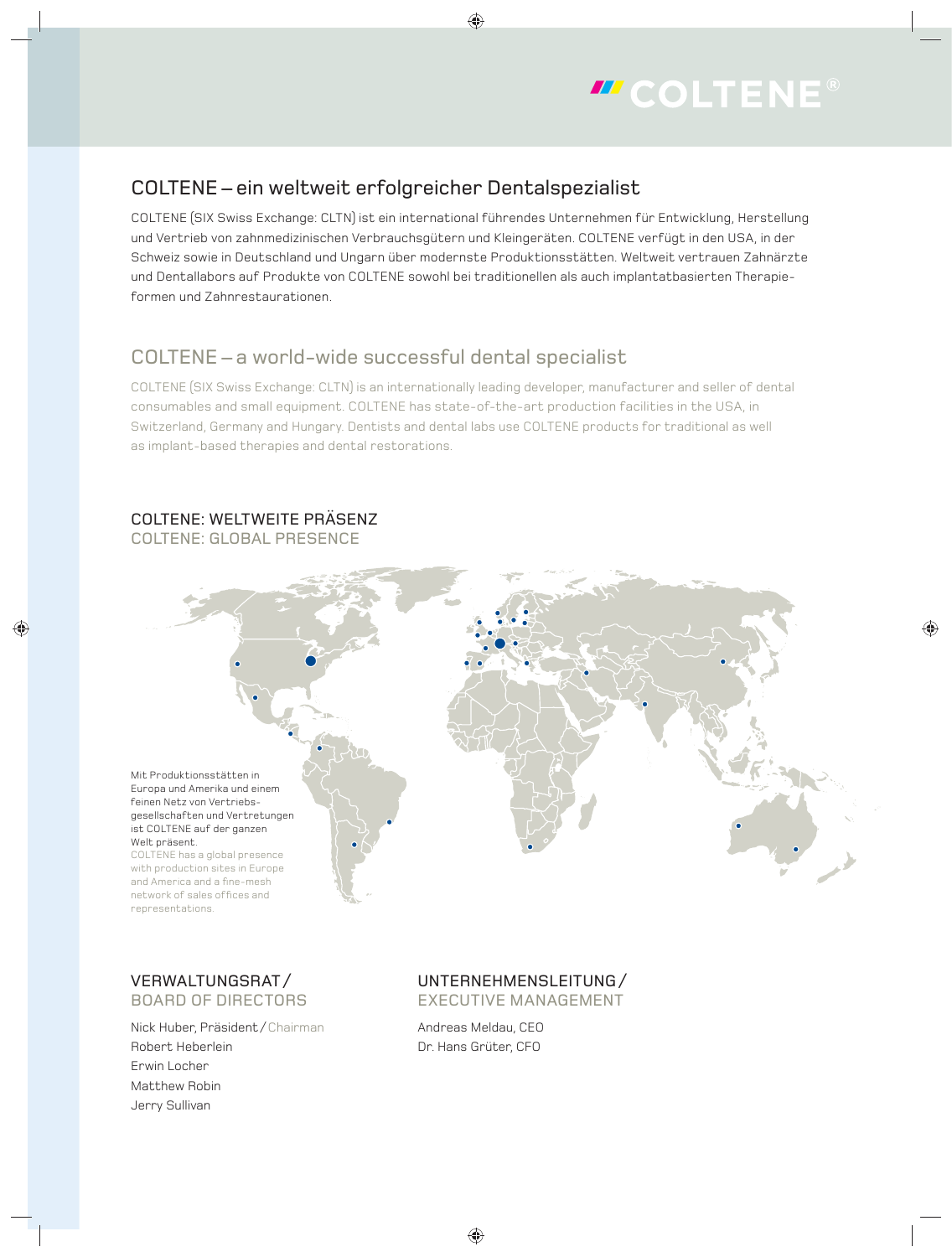### Good operating result with broad-based sales growth

#### TO OUR SHAREHOLDERS

COLTENE recorded a good operating result in the first half of 2010. Sales rose by 5.7% (adjusted for currency exchange rates by 9.8%) to CHF 73.7 million thanks to broad-based growth. Continued firm cost management enabled COLTENE to increase EBIT by 27.6% to CHF 5.8 million compared with the first six months of last year. The solid cash flow from operating activities in the amount of CHF 9.4 million coupled with the free cash flow of CHF 7.8 million underscore yet again the long-term appeal of our business model with its clear focus on dental consumables and small equipment. COLTENE's performance however was negatively impacted by currency effects and our participation in Brazilian company Vigodent SA. In total, Vigodent SA's adverse impact was CHF 1.1 million. This mainly results from a proportional loss on our 40%-stake in Vigodent SA. Additionally, last year's currency gains of CHF 1.4 million compare against a loss of CHF 0.6 million in the first half of 2010. For this period, COLTENE reports net profit of CHF 2.6 million after CHF 4.2 million in the same period last year. This equates to fully diluted earnings per share of CHF 0.63 compared to CHF 1.01 a year ago. From a current perspective, COLTENE looks ahead at the remainder of the year with optimism.

#### SALES DEVELOPMENT

At constant exchange rates, consolidated sales rose by 9.8% to CHF 73.7 million compared with the first six months of last year. Industry experts project that the market for dental consumables relevant to COLTENE will only increase slightly in the course of the year. In a semester marked by currency shifts, Swiss franc growth was 5.7%. Compared with the overall industry, sales growth was gratifying and broad-based in terms of geography (see also diagram).

In Swiss francs, practically all markets in continental Europe grew, with France delivering the strongest growth. More intense marketing activities coupled with a more personalized sales approach to major clients enabled COLTENE to boost sales by around one third versus the same period last year. Sales in the Benelux countries were also considerably increased by

#### Gutes Betriebsergebnis mit breit abgestütztem Umsatzwachstum

#### AN UNSERE AKTIONÄRINNEN UND AKTIONÄRE

COLTENE hat im ersten Halbjahr 2010 ein gutes Betriebsergebnis erzielt. Der Umsatz stieg dank eines breit abgestützten Wachstums von 5,7% (währungsbereinigt 9,8%) auf CHF 73,7 Mio. Aufgrund des unverändert straffen Kostenmanagements resultierte ein gegenüber derselben Vorjahresperiode um 27,6% höherer EBIT von CHF 5,8 Mio. Der solide Geldfluss aus Betriebstätigkeit von CHF 9,4 Mio. sowie der Free Cashflow von CHF 7,8 Mio. unterstreichen erneut das mit der klaren Fokussierung auf dentale Verbrauchsgüter und Kleingeräte langfristig erfolgreiche Geschäftsmodell von COLTENE. Der Gewinnausweis von COLTENE wurde jedoch durch nachteilige Währungseinflüsse und durch die Beteiligung an der brasilianischen Gesellschaft Vigodent SA negativ beeinflusst. Insgesamt hat Vigodent SA das Ergebnis mit CHF 1,1 Mio. belastet. Dies ergab sich hauptsächlich aus einem Verlust anteil auf der 40%igen Beteiligung an Vigodent SA. Zudem steht einem Währungsgewinn im Vorjahr von CHF 1,4 Mio. ein Verlust im ersten Halbjahr 2010 von CHF 0,6 Mio. gegenüber. COLTENE weist daher für das erste Semester 2010 ein Periodenergebnis von CHF 2,6 Mio. nach CHF 4,2 Mio. im ersten Halbjahr 2009 aus. Dies entspricht voll verwässert einem Gewinn je Aktie von CHF 0.63 verglichen mit CHF 1.01 vor Jahresfrist. COLTENE beurteilt aus heutiger Sicht den weiteren Verlauf des Geschäftsjahres zuversichtlich.

#### UMSATZENTWICKLUNG

Der konsolidierte Umsatz von COLTENE hat im ersten Halbjahr 2010 zu konstanten Wechselkursen gerechnet um 9,8% auf CHF 73,7 Mio. zugelegt. Experten schätzen, dass der für COLTENE relevante Markt dentaler Verbrauchsgüter weltweit im laufenden Jahr nur leicht zunehmen wird. In Schweizer Franken machte das Wachstum in einem durch Währungsverschiebungen geprägten Semester noch 5,7% aus. Das im Branchenschnitt erfreuliche Umsatzwachstum stützte sich geografisch (siehe auch Grafik) breit ab.

In Kontinentaleuropa legten praktisch alle Märkte in Schweizer Franken gerechnet zu. Am markantesten war der Zuwachs in Frankreich. Im Vergleich mit der entsprechenden Vorjahresperiode konnten die Ver-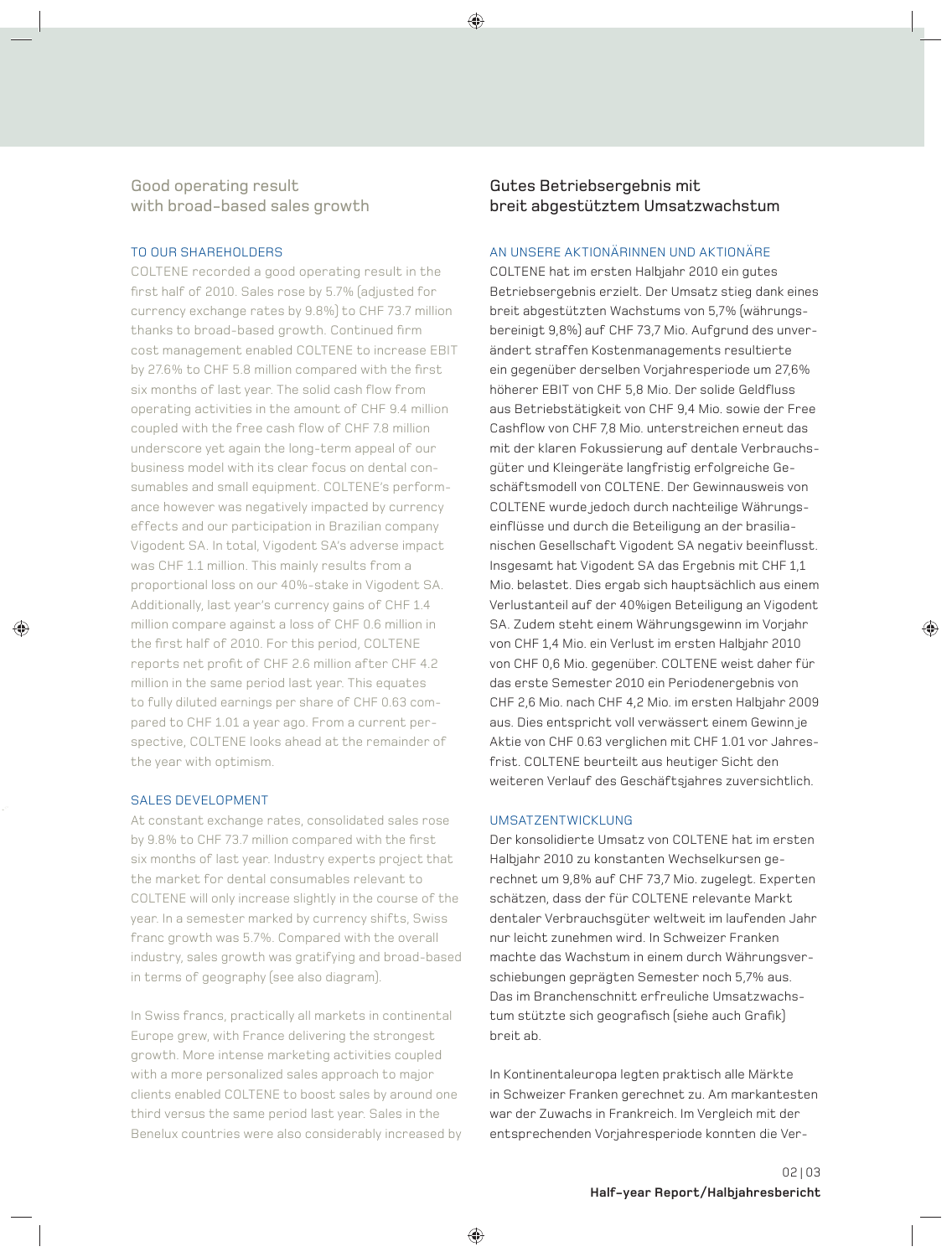

Die sehr dünnen SwissFlex-Scheiben ermöglichen ein effizientes, sicheres Finieren und Polieren von Restaurationen und verhindern Schäden und Verfärbungen.

The very thin SwissFlex Discs allow for an efficient and safe finishing and polishing of restoratives and avoid scarring and discoloration.

a stronger sales team. Great Britain posted only low growth in Swiss francs, but showed growth in local currency. Southern Europe posted stable growth. Italy holds further potential as shown by initial successes of a new and more effective sales organization. Russia and some other CIS countries maintained their high growth rates with sales rising in excess of 10%. Sales to Eastern Europe stagnated compared with last year.

The key market for dental products in the USA and Canada is also recovering well. Sales in North America in Swiss francs are steady, but gained over 4% in local currency.

Combined, Latin American countries also delivered satisfying sales growth in the first six months with Mexico, Columbia and Peru posting particularly strong results. South America's potential remains vast and COLTENE plans to access this potential by stepping up its local presence, offering targeted professional training and expanding its organization.

Sales in China and India showed very positive doubledigit growth. COLTENE remains well positioned to acquire further market share.

The remaining countries of the Far East were the only world region where sales declined. Sales in South Korea in particular were unable to repeat the successes of past periods. Sales to this market suffered under strong currency and price pressures – which also originated from local manufacturers.

käufe mit intensiver Marktbearbeitung und einer individuelleren Kundenbetreuung im Grosskundenbereich um rund einen Drittel gesteigert werden. Mit einer verstärkten Verkaufsmannschaft liess sich der Absatz auch in den Benelux-Staaten markant steigern. Grossbritannien wies in Schweizer Franken nur eine geringe Steigerung auf; in Lokalwährung konnte COLTENE aber auch dort im Markt wachsen. In Südeuropa entwickelten sich die Umsätze stabil. Weiteres Potenzial bietet insbesondere Italien, wie die Anfangserfolge einer neuen, schlagkräftigeren Verkaufsorganisation zeigen. Mit über 10% Umsatzzuwachs entwickelten sich auch die Verkäufe in Russland und in einigen anderen GUS-Staaten auf weiterhin hohem Niveau erfreulich. Die Verkäufe in Osteuropa fielen im Vergleich zum guten Vorjahr eher stagnierend aus.

Der wichtige Markt für Dentalprodukte in den USA und Kanada hat sich ebenfalls wieder gut erholt. Die Umsätze in Nordamerika sind in Schweizer Franken konstant, konnten jedoch in Lokalwährung um über 4% gesteigert werden.

In den lateinamerikanischen Staaten resultierte im ersten Halbjahr kumuliert ebenfalls ein erfreuliches Umsatzwachstum. Eine Steigerung erzielte COLTENE in der Berichtsperiode vor allem in Mexiko, Kolumbien und Peru. Südamerika birgt unverändert grosses Potenzial, das COLTENE nicht zuletzt durch eine verstärkte Präsenz, gezielte Ausbildungsangebote und den Ausbau der Organisation klar nutzen kann.

Die Verkäufe in China und Indien entwickelten sich sehr positiv und legten im zweistelligen Bereich zu. COLTENE ist weiterhin gut positioniert, um Marktanteile zu gewinnen.

Als einzige Weltregion mit einem Umsatzrückgang fällt der übrige Ferne Osten auf, wo die Verkaufsleistung insbesondere in Südkorea nicht an die Erfolge früherer Perioden anschliessen konnte. In Südkorea litt der Umsatz unter dem starken Währungs- und Preisdruck – u. a. auch durch lokale Hersteller.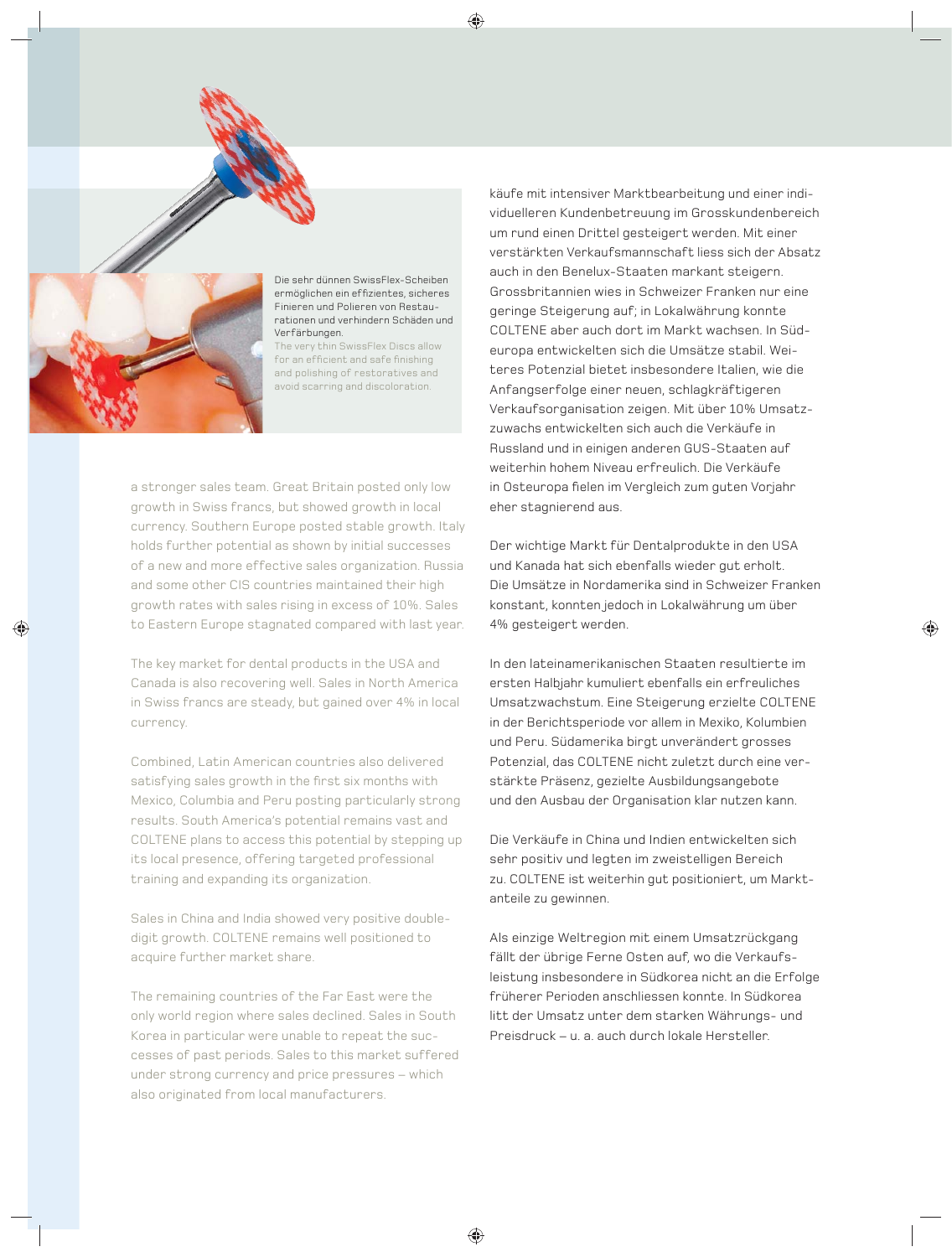The first semester also provided a balanced picture on the product side. Most product groups were able to increase sales. The product categories impression materials, small equipment, as well as hygiene products and treatment auxiliaries were particularly successful. In the category of impression materials, A-Silicon developed extremely well. This product group has seen recent and regular expansion with innovative specialty products. The new tray material AFFINIS 360 Putty, for instance, which was introduced at the end of last year, achieved very good sales. The high quality of COLTENE's impression materials is also making them increasingly popular in laboratories. To celebrate the 100-year anniversary of the brand Roeko, COLTENE launched various special offers, which have already impacted the sales of hygiene related products and specific endodontic products. Under the Roeko brand, COLTENE sells endodontic materials, high-quality hygiene and cotton products, as well as specialist materials for dentists. In the area of small equipment, sales of the electro surgical device PerFect TCSII increased particularly strongly. This product quickly stops bleeding and is ideal to contour the gum. Sales to the product group of rotary instruments increased equally to overall growth in the first half of 2010.

Auch auf der Produktseite ergab sich im ersten Semester ein ausgeglichenes Bild: In den meisten Produktgruppen konnten die Umsätze gesteigert werden. Besonders erfolgreich waren die Kategorien Abformmaterialien, Kleingeräte sowie Produkte aus dem Hygiene- und Operationsbedarf. Bei den Abformmaterialien haben sich vor allem die A-Silikone gut entwickelt – eine Produktgruppe, die in jüngerer Zeit regelmässig um innovative Produktspezialitäten erweitert wurde. So hat etwa das Ende des letzten Jahres eingeführte neue Löffelmaterial AFFINIS 360 Putty sehr gute Verkaufszahlen erzielt. Die Abformmaterialien haben dank ihrer hohen Qualität auch im Laborbereich stark zugelegt. COLTENE führt dieses Jahr anlässlich des 100-Jahr-Jubiläums der Marke Roeko verschiedene Aktionen durch, was sich nicht zuletzt beim Absatz im Hygienebereich und bei spezifischen endodontischen Produkten zeigt. Unter der Marke Roeko vertreibt COLTENE endodontische Materialien, hochqualitative Hygiene- und Watteprodukte sowie spezielle zahnärztliche Bedarfsartikel. Im Bereich der Kleingeräte konnten vor allem die Umsätze mit dem Elektrochirurgiegerät PerFect TCSII gesteigert werden. Mit diesem Gerät lassen sich Blutungen rasch stoppen und das Zahnfleisch kann präzise konturiert werden. Die Produktgruppe der rotierenden Instrumente wuchs gleichermassen im Rahmen des Gesamtwachstums im ersten Halbjahr 2010.

#### NETTOUMSATZ NACH PRODUKTEN UND DIENSTLEISTUNGEN 1 HJ 2010 NET SALES BY PRODUCTS AND SERVICES 1 HY 2010



| 1 | Restoration              | <b>21%</b> |
|---|--------------------------|------------|
| 2 | Impression               | 19%        |
| 3 | Endodontics              | <b>17%</b> |
| 4 | Hygiene and Surgical 11% |            |
| 5 | Units/Accessories        | 8%         |
| 6 | Rotary                   | 8%         |
| 7 | Laboratory               | 5%         |
| 8 | Miscellaneous            | <b>11%</b> |

#### NETTOUMSATZ NACH GEOGRAFISCHEN REGIONEN 1 HJ 2010 NET SALES BY GEOGRAPHIC REGIONS 1 HY 2010

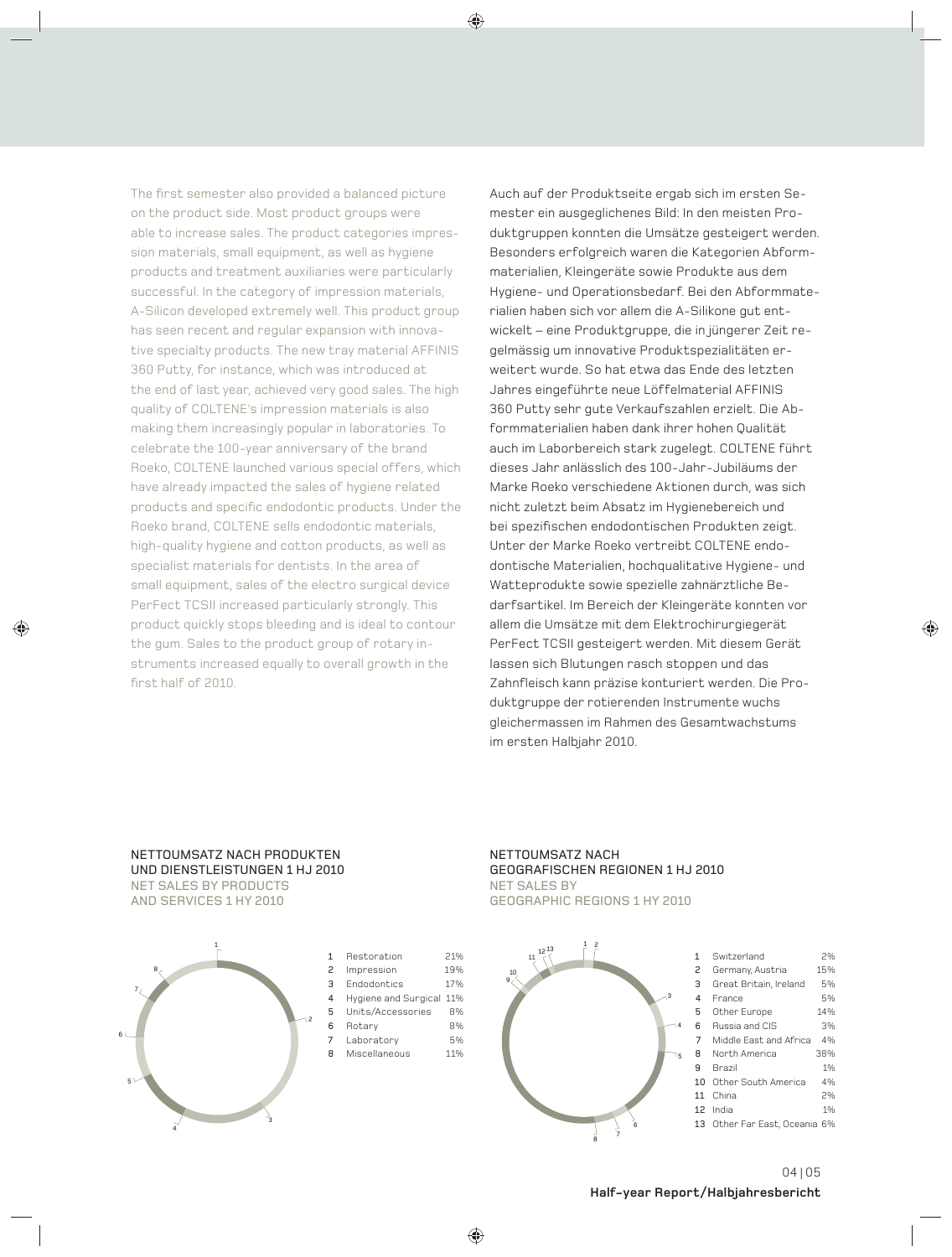



AFFINIS System 360 Putty, ein spezieller Knet aus einer grossen Automix-Kartusche, der eine feste Konsistenz direkt nach dem Mischen hat und nicht am Handschuh klebt. Das Löffelmaterial ermöglicht passgenaue Restaurationen, was die Arbeit des Zahnarztes vereinfacht. AFFINIS System 360, a genuine Putty from a large automix cartridge

provides a firm consistency right after mixing and does not adhere to gloves. The tray material allows accurate restorations that simplify the dentist's work.

#### EBIT AND NET PROFIT

COLTENE was able to translate the regained momentum in sales development into a significantly higher operating profit thanks to a continuous cost management. With regard to material costs, the restocking of materials amounted to CHF 1.3 million compared with CHF 6.0 million in the prior year period. Other material, personnel and operating costs were slightly below the first semester of 2009, while ordinary depreciation was slightly higher than last year. An EBIT of CHF 5.8 million in the first six months represents a considerable increase of 27.6% compared with the same period last year.

The financial result in the first half of 2010 was adversely impacted by unfavourable currency exchange rates and our participation in Vigodent SA. For the first semester, COLTENE posted currency losses of CHF 0.6 million after currency gains of CHF 1.4 million last year. The 40%-stake in Brazilian dental company Vigodent SA also negatively impacted net profit in the period under review. While COLTENE was able to achieve sales growth via Vigodent SA with COLTENE products and Vigodent also grew in its home market, total sales failed to meet the expectations of COLTENE and the higher costs did not develop in line with sales. Vigodent SA closed the first half year of 2010 with a loss. Consequently, COLTENE records a loss of CHF 0.8 million relating to this participation. Furthermore, the introduction of standardized processes at Vigodent SA as they exist across COLTENE Group is proving to be more complex than anticipated. This situation is further compounded

#### ERTRAGSLAGE

COLTENE konnte den neuerlichen Schwung in der Umsatzentwicklung dank einem unveränderten Kostenmanagement in einen namhaft höheren Betriebsgewinn überführen. Im Bereich Materialaufwand betrug der Lageraufbau in der Berichtsperiode CHF 1,3 Mio. gegenüber CHF 6,0 Mio. in der Vorjahresperiode. Sonstige Material-, Personal- und übrige Betriebs kosten liessen sich gegenüber dem ersten Halbjahr 2009 leicht senken, während die or dentlichen Abschreibungen etwas über Vorjahr ausfielen. Der im ersten Halbjahr erwirtschaftete EBIT von CHF 5,8 Mio. bedeutet gegenüber der entsprechenden Vorjahresperiode eine beachtliche Steigerung von 27,6%.

Das finanzielle Ergebnis im ersten Halbjahr 2010 wurde durch ungünstige Währungseinflüsse und das Engagement in Vigodent SA negativ beeinflusst. So musste dieses Jahr ein Währungsverlust von CHF 0,6 Mio. ausgewiesen werden nach einem Gewinn von CHF 1,4 Mio. in der Vorjahresperiode. Einen nachteiligen Einfluss auf den Gewinnausweis von COLTENE übte in der Berichtsperiode auch die 40%ige Beteiligung an der brasilianischen Dentalgesellschaft Vigodent SA aus. Obwohl COLTENE via Vigodent in Brasilien mit den eigenen Produkten ein Umsatzwachstum erzielen konnte und Vigodent im Heimmarkt ebenfalls wuchs, verfehlten die Gesamtumsatzzahlen die Erwartungen von COLTENE und die Kostensteigerung war nicht im Einklang mit der Umsatzentwicklung. Vigodent SA schloss das erste Halbjahr 2010 mit einem Verlust ab. COLTENE weist daher einen anteiligen Verlust auf dieser Beteiligung von CHF 0,8 Mio. aus. Ferner ist die Überführung dieser Gesellschaft hin zu spezifischen Prozessstandards, wie sie in den konsolidierten Gruppengesellschaften von COLTENE gelten, aufwändiger als erwartet. Diese Situation wird zudem durch die Tatsache erschwert, dass COLTENE als Minderheitspartnerin nur beschränkt direkten Einfluss auf die Gesellschaft nehmen kann.

Basierend auf dem aktualisierten Businessplan und gemäss dem Bewertungsverfahren im Kauf vertrag ist davon auszugehen, dass die Kaufoption für die weiteren Vigodent-Anteile ausgeübt wird. Die Beteiligung wurde um CHF 2,0 Mio. wertberichtigt und das Recht zum Kauf der 60% mit CHF 1,7 Mio. bewertet.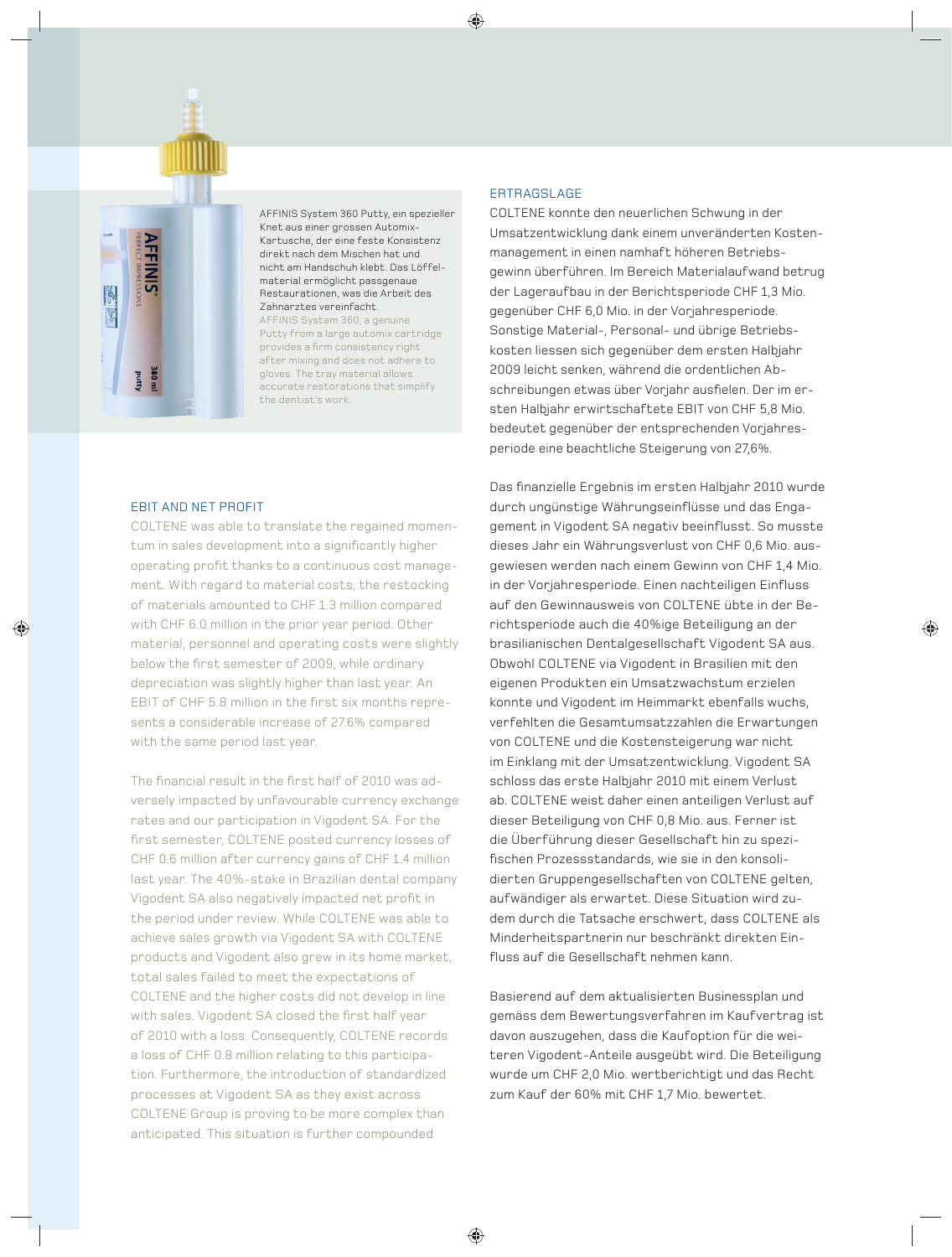by the fact that COLTENE, as a minority partner, can only exert limited control over the company's management.

Based on the updated business plan and in line with the valuation methods set out in the Share Purchase Agreement, it must be expected that the call option of the additional stake in Vigodent will be exercised. The value of the participation was adjusted by CHF 2.0 million and the right to purchase the 60%-stake was valued at CHF 1.7 million.

Based on the current situation, COLTENE will carefully explore all options in the coming months. However, COLTENE is confident that the introduction of extensive cost reduction measures and operational optimization can bring about significant improvement.

After these exceptional items, COLTENE reports for the first half year 2010 a profit of CHF 2.6 million after CHF 4.2 million in the first half of last year. This translates into lower earnings per share of CHF 0.63 compared with CHF 1.01 in the first six months of 2009.

#### CASH FLOW AND BALANCE SHEET

The long-term success of COLTENE's business model which exclusively focuses on dental consumables and small equipment is clearly reflected in cash flow from operating activities. COLTENE achieved operational cash flow of CHF 9.4 million after CHF 1.8 million in the same prior year period. Investments in materials were moderate at CHF 0.9 million. An additional CHF 0.7 million were invested in immaterial goods, which primarily related to a new ERP system. Free cash flow was CHF 7.8 million, which represents a strong 10.6% of net sales.

Compared against end 2009, balance sheet assets remain largely unchanged while short-term liabilities to banks have risen and equity declined as a result of the dividend payout. With an equity ratio of 64%, the balance sheet remains very solid.

#### STRATEGY IMPLEMENTATION

COLTENE aims, on the one hand, to strengthen its position in dental consumables in the traditional markets of Europe and North America, while equally seeking to consistently seize opportunities in emergAufgrund der heutigen Situation wird COLTENE in den nächsten Monaten alle Optionen genau überprüfen. COLTENE ist jedoch zuversichtlich, dass bei Vigodent mit Kostensenkungs- und operativen Optimierungsmassnahmen massgebliche Verbesserungen erzielbar sind.

Nach diesen Sonderposten resultiert für das erste Halbjahr 2010 ein Periodenergebnis von CHF 2,6 Mio. nach CHF 4,2 Mio. vor Jahresfrist. Ausgedrückt je voll verwässerte Aktie entspricht dies einem tieferen Gewinn je Aktie von CHF 0.63 nach CHF 1.01 für das erste Halbjahr 2009.

#### CASHFLOW UND BILANZ

Das langfristig erfolgreiche Geschäftsmodell von COLTENE mit seiner konsequenten Ausrichtung auf dentale Verbrauchsgüter und Kleingeräte zeigt sich eindrücklich im Geldfluss aus Betriebstätigkeit. COLTENE erwirtschaftete im ersten Halbjahr operativ einen Cashflow von CHF 9.4 Mio. nach CHF 1.8 Mio. in derselben Vorjahresperiode. Die Investitionen in Sachgüter fielen in der Berichtsperiode mit CHF 0,9 Mio. moderat aus. Zusätzlich wurden CHF 0,7 Mio. in immaterielle Anlagen vor allem in ein neues ERP-System investiert. Der Free Cash Flow betrug CHF 7,8 Mio. und erreichte damit ein gutes Niveau von 10,6% vom Nettoumsatz.

Die gegenüber Ende 2009 auf der Aktivseite in der Summe kaum veränderte Bilanz zeigt auf der Finanzierungsseite einen Aufbau kurzfristiger Bankverbindlichkeiten und eine Abnahme des Eigenkapitals, welche beide vor allem Folge der Dividendenausschüttung sind. Mit einer Eigenkapitalquote von 64% präsentiert sich die Bilanz per Mitte Jahr 2010 jedoch weiterhin als grundsolide.

#### STRATEGIEUMSETZUNG

COLTENE verfolgt einerseits das Ziel, die Position bei zahnmedizinischen Verbrauchsmaterialien in den angestammten Märkten Europas und Nordamerikas zu festigen und auszubauen und anderseits die Chancen in den aufstrebenden Ländermärkten und Weltregionen konsequent zu nutzen. In den traditionellen Märkten lag im ersten Halbjahr 2010 ein Hauptaugenmerk auf der Intensivierung des Key Account Managements in Frankreich und vor allem der Neugestaltung der Organisation und Marktbearbeitung in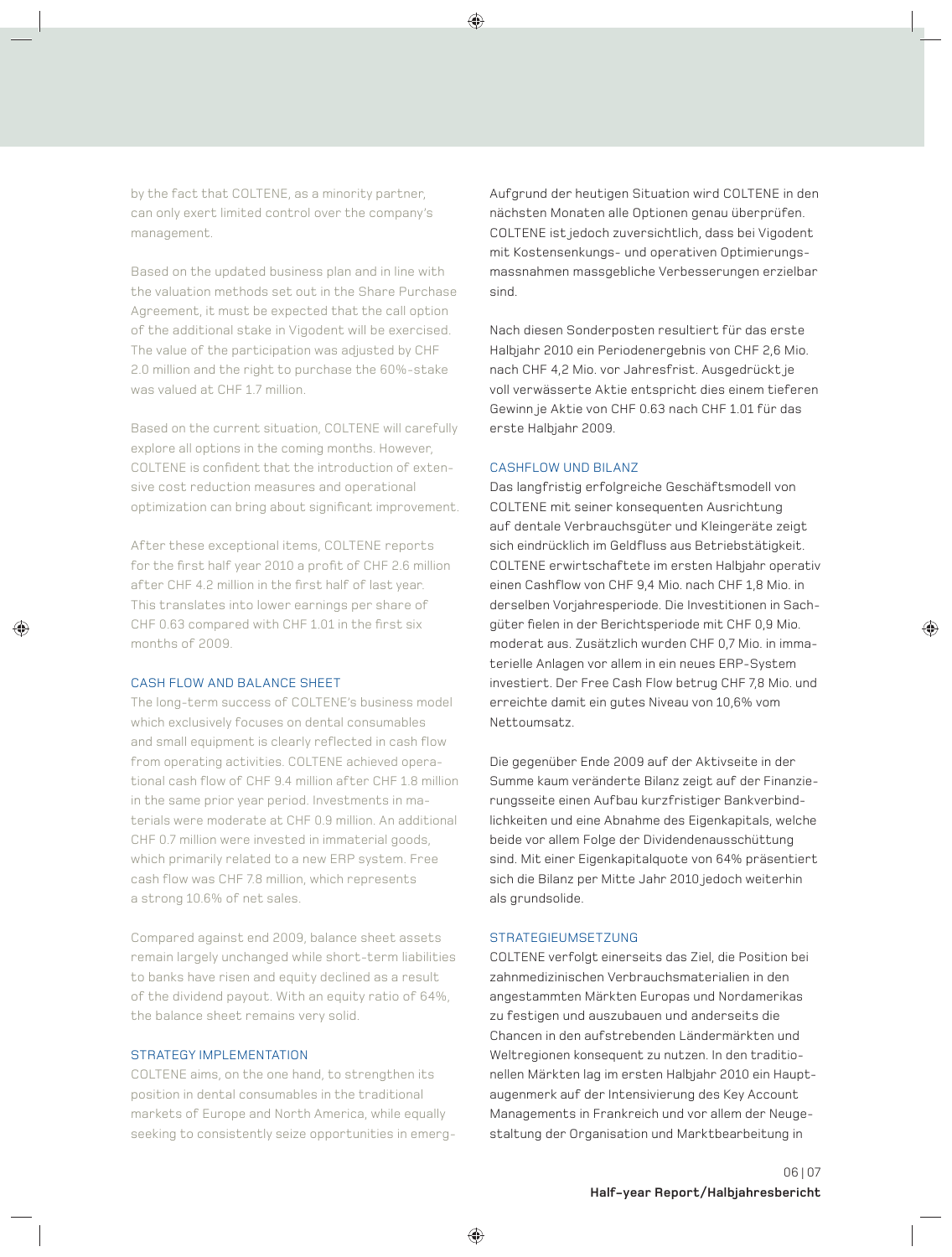ing countries and world regions. The main focus in traditional markets was on intensifying key account management in France and, in particular, on revamping the organizational structure and marketing activities in Italy and other southern European countries. These key markets are intensively and consistently served by a larger marketing team.

In the emerging world regions, sales growth in India, China and particularly in Latin America show that COLTENE is on the right track. Dental medicine is on the rise in these countries as is the demand for modern dental services. COLTENE is targeting these markets with a specifically tailored product offering. Dental seminars, which were held during the first semester of 2010, proved to be a key marketing tool in these regions: COLTENE met with leading dental distributors in Asia at the Asian Dental Summit in Phuket at the end of March, and in June around 80 decision makers and distributors from Latin America gathered in Panama to familiarize themselves with COLTENE products.

#### **OUTLOOK**

COLTENE is quite optimistic about the remainder of the business year 2010. The global economic recovery however remains vulnerable as could be seen by the recent flare-up of problems in financial markets, the difficult budgetary situation of many countries, and currency developments. Based on its long-standing successful business model, which is constantly adapted to new market developments, COLTENE is confident that it will achieve attractive sales growth and solid profits for the year.

Aul A.

Nick Huber **Andreas Meldau** Board of Directors

Chairman of the Chief Executive Officer

Italien und den anderen Ländern Südeuropas. Ein grösseres Verkaufsteam bearbeitet diese wichtigen europäischen Märkte intensiv und konsequent.

In den aufstrebenden Weltregionen zeigen die in Indien, China und vor allem auch in Lateinamerika erzielten Umsatzzuwächse, dass COLTENE auch hier gut unterwegs ist. In diesen Weltregionen steigt der Anspruch an die Zahnmedizin ebenso wie die Zahl der Menschen, die sich eine moderne Zahnversorgung leisten können. COLTENE geht diese Märkte mit entsprechend zusammengestellten Produktsortimenten gezielt an. Als wichtiges Marketinginstrument erwiesen sich auch die im ersten Semester 2010 in diesen aufstrebenden Regionen durchgeführten Dental-Seminarien: Ende März traf sich COLTENE mit den führenden Dentalhändlern aus Asien in Phuket zum Asian Dental Summit, im Juni machten sich gegen 80 Meinungsbildner und Distributoren aus Lateinamerika in Panama aus erster Hand mit den Produkten von COLTENE vertraut.

#### AUSBLICK

Aus heutiger Sicht beurteilt COLTENE die weitere Entwicklung im Geschäftsjahr 2010 recht zuversichtlich. Die weltweite wirtschaftliche Erholung ist jedoch noch anfällig, wie die neuerlich aufflackernden Probleme an den Finanzmärkten, die Haushaltssituation in vielen Staaten und die Währungsentwicklungen zeigen. Gestützt auf das seit Jahren erfolgreiche, laufend auf neue Entwicklungen an den Märkten ausgerichtete Geschäftsmodell ist COLTENE zuversichtlich, 2010 ein ansprechendes Umsatzwachstum und einen soliden Ertrag erwirtschaften zu können.

Anl A

Verwaltungsrates

Nick Huber **Andreas Meldau** Präsident des Chief Executive Officer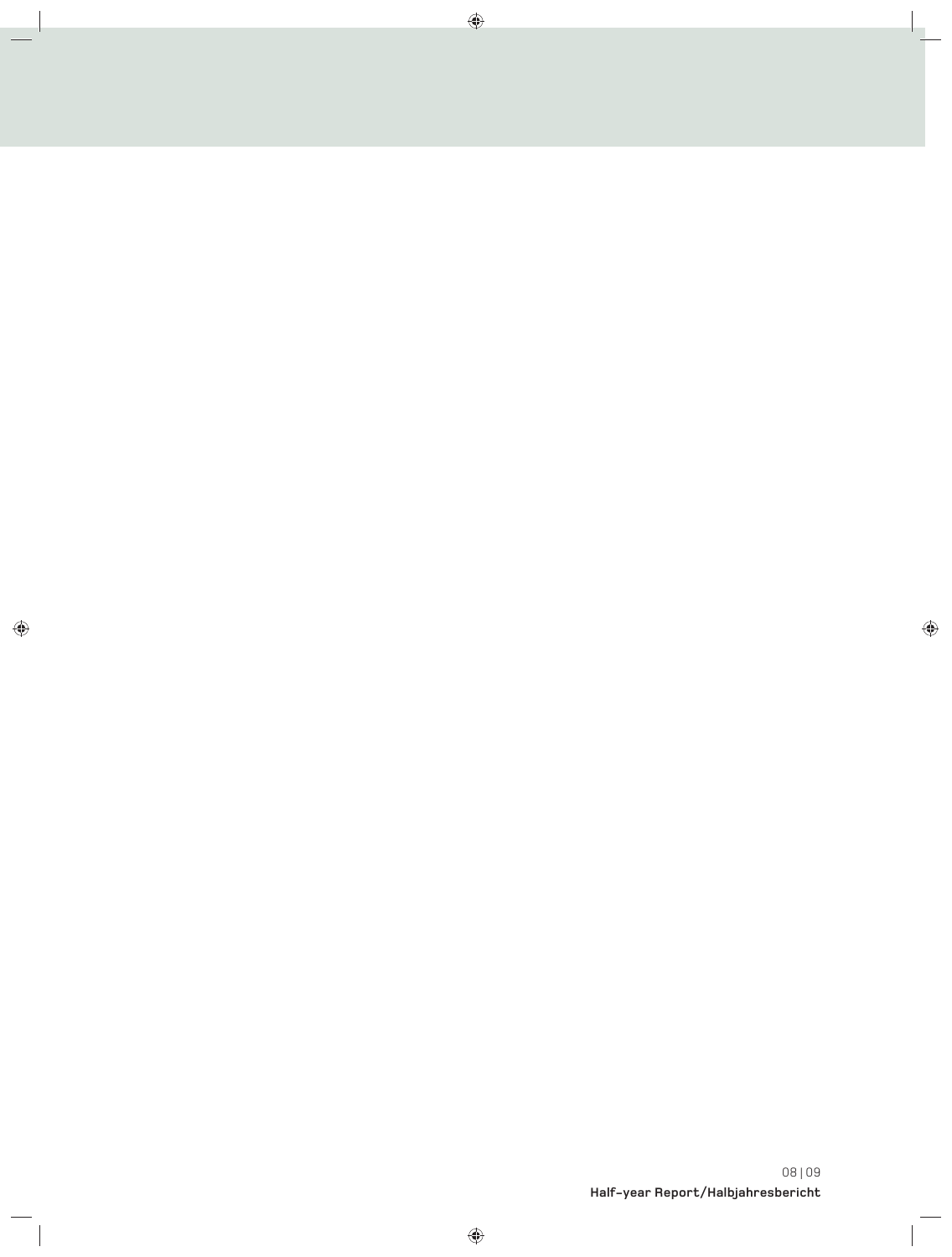# GROUP INCOME STATEMENT

| <b>IN CHF 1000</b>                                            | REF. | 1 HY 2010 | 1 HY 2009 |
|---------------------------------------------------------------|------|-----------|-----------|
|                                                               |      |           |           |
| Net sales                                                     | 2    | 73667     | 69674     |
| Changes in inventories of finished goods and work in progress |      | 1281      | 6024      |
| Work performed by entity and capitalized                      |      | 25        | 49        |
| Raw material and consumables used                             |      | $-23452$  | $-24062$  |
| Personnel expenses                                            |      | $-27780$  | $-28919$  |
| Other operating expenses                                      |      | $-15617$  | $-16068$  |
| Depreciation and amortization                                 |      | $-2335$   | $-2162$   |
| Operating profit (EBIT)                                       |      | 5789      | 4536      |
| Financial income                                              | 3    | 1695      | 1422      |
| Financial expenses                                            |      | $-924$    | $-265$    |
| Share of loss of associates                                   | 3    | $-764$    | 0         |
| Impairment on investments in associates                       | 3    | $-1972$   | $\Omega$  |
| Net profit before tax expenses                                |      | 3824      | 5693      |
| Tax expenses                                                  |      | $-1210$   | $-1482$   |
| Profit for the period                                         |      | 2614      | 4211      |
| Earnings per share                                            |      | CHF 0.63  | CHF 1.01  |
| Diluted earnings per share                                    |      | CHF 0.63  | CHF 1.01  |

The notes are part of the COLTENE Group financial statements.

# GROUP STATEMENT OF COMPREHENSIVE INCOME

| <b>IN CHF 1000</b>                                                            | 1 HY 2010 | 1 HY 2009 |
|-------------------------------------------------------------------------------|-----------|-----------|
|                                                                               |           |           |
| Profit for the period                                                         | 2614      | 4211      |
| Other comprehensive income for the period:                                    |           |           |
| Exchange differences on translating foreign operations, before and net of tax | $-1412$   | 1858      |
| Comprehensive income for the period                                           | 1202      | 6069      |
| Profit for the period attributable to the owner of the parent                 | 2614      | 4 2 1 1   |
| Comprehensive income for the period attributable to the owner of the parent   | 1202      | 6069      |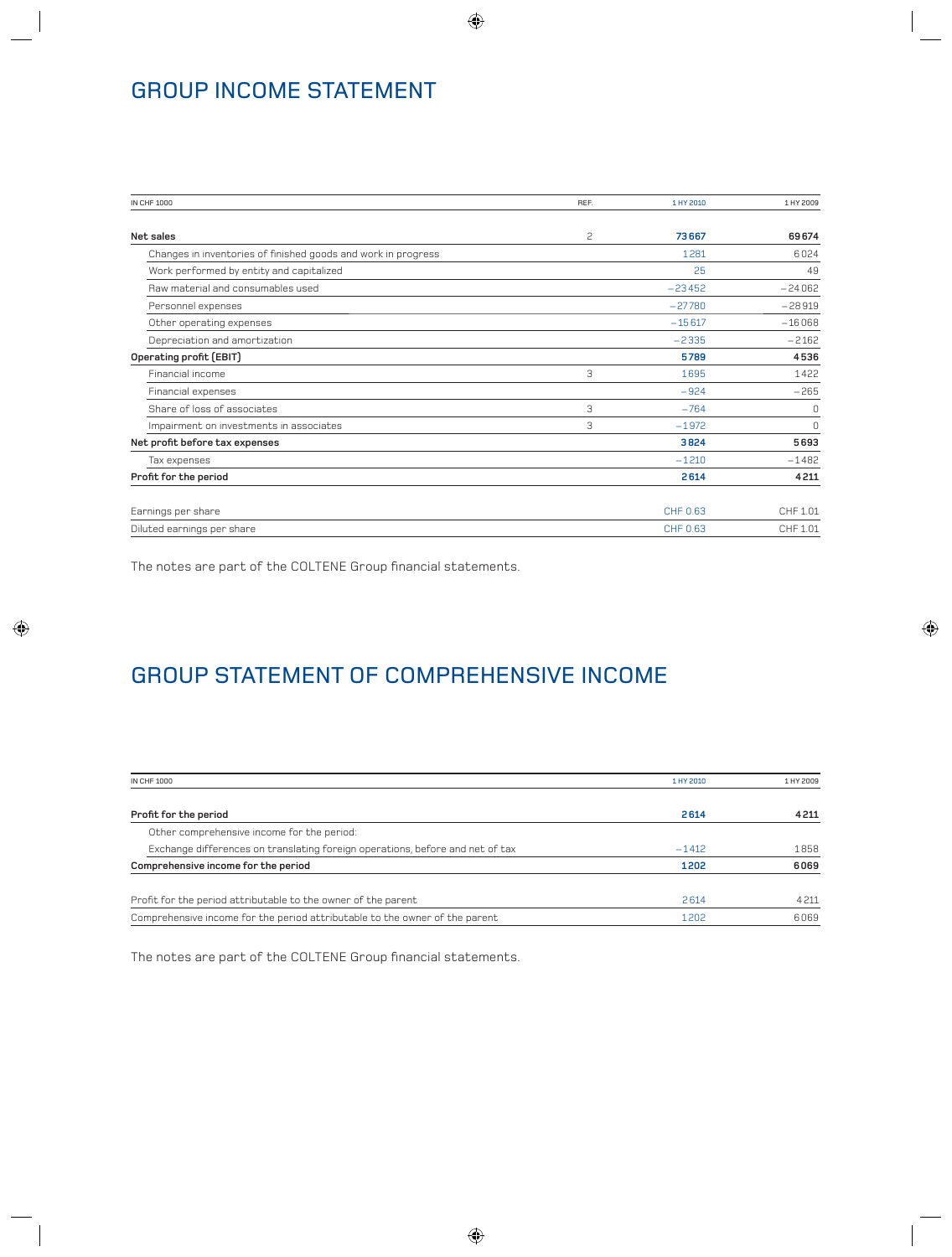# GROUP STATEMENT OF FINANCIAL POSITION

| IN CHF 1000                                   | REF. | 30.06.2010 | 31.12.2009 |
|-----------------------------------------------|------|------------|------------|
|                                               |      |            |            |
| Assets                                        |      |            |            |
| Cash and cash equivalents                     |      | 5384       | 5880       |
| Accounts receivable from deliveries and sales |      | 31412      | 35640      |
| Tax receivables                               |      | 9          | 7          |
| Other receivables and prepaid expenses        |      | 5329       | 2591       |
| Inventories                                   |      | 28542      | 27296      |
| <b>Current assets</b>                         |      | 70676      | 71414      |
| Property, plant and equipment                 |      | 32373      | 32978      |
| Financial assets                              | 3    | 1690       | 5          |
| Intangible assets                             |      | 42158      | 43615      |
| Investments in associates                     | 3    | 5001       | 7738       |
| Deferred tax assets                           |      | 1466       | 1428       |
| Non-current assets                            |      | 82688      | 85764      |
| <b>Total assets</b>                           |      | 153364     | 157178     |

| Liabilities                         |          |          |
|-------------------------------------|----------|----------|
| Current bank loans                  | 28191    | 22879    |
| Accounts payable to suppliers       | 6993     | 6069     |
| Other accounts payable and accruals | 10045    | 7634     |
| Tax liabilities                     | 2099     | 2827     |
| Other short-term provisions         | 132      | 149      |
| <b>Current liabilities</b>          | 47460    | 39558    |
| Deferred tax liabilities            | 6062     | 6026     |
| Other long-term provisions          | 843      | 868      |
| Non-current liabilities             | 6905     | 6894     |
| <b>Total liabilities</b>            | 54365    | 46452    |
| Share capital                       | 415      | 415      |
| Currency translation adjustments    | $-18152$ | $-16740$ |
| Retained earnings                   | 116736   | 127051   |
| <b>Total equity</b>                 | 98999    | 110726   |
| Total liabilities and equity        | 153364   | 157178   |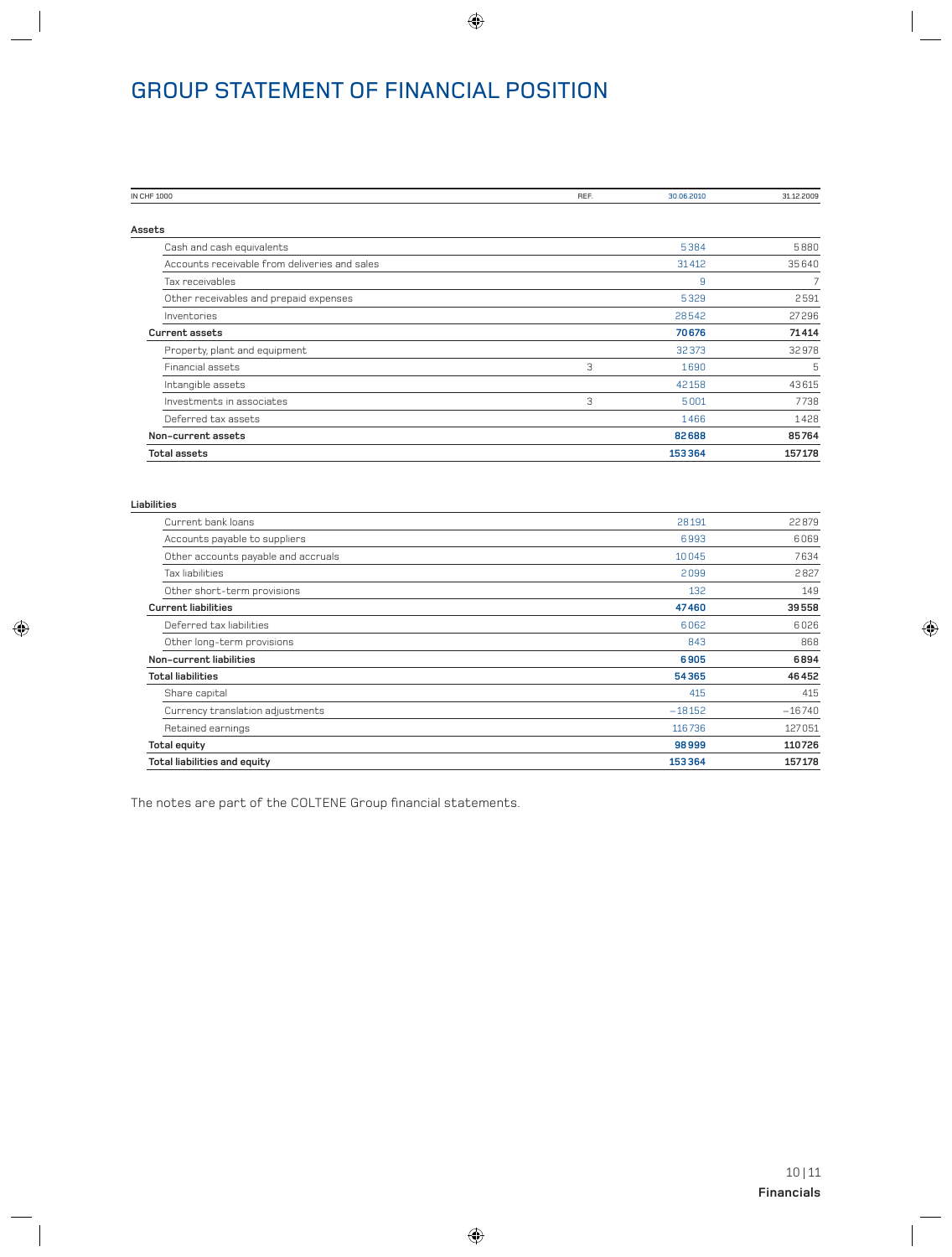# GROUP CASH FLOW STATEMENT

| <b>IN CHF 1000</b>                                      | REF.           | 1 HY 2010    | 1 HY 2009 |
|---------------------------------------------------------|----------------|--------------|-----------|
|                                                         |                |              |           |
| Net profit continuing operations                        |                | 2614         | 4211      |
| Depreciation and amortization                           |                | 2335         | 2162      |
| Other non-cash items                                    |                | 4113         | 1838      |
| Change in accounts receivable from deliveries and sales |                | 3825         | 4888      |
| Change in inventories                                   |                | $-2178$      | $-6168$   |
| Change in other currrent assets                         |                | $-2661$      | $-2189$   |
| Change in current liabilities                           |                | 3603         | $-370$    |
| Interest paid                                           |                | $-126$       | $-88$     |
| Interest received                                       |                | 5            | 2         |
| Income tax paid                                         |                | $-2101$      | $-2530$   |
| Cash flow from operating activities                     |                | 9429         | 1756      |
| Purchase of property, plant and equipment               |                | $-899$       | $-4259$   |
| Proceeds from sale of property, plant and equipment     |                | 1            | 15        |
| Purchase of financial assets                            |                | $-1$         | $-206$    |
| Purchase of intangible assets                           |                | $-698$       | $-145$    |
| Discontinued operations                                 | $\overline{4}$ | $-58$        | $-1234$   |
| Cash flow from investing activities                     |                | $-1655$      | $-5829$   |
| Proceeds from loans and financial liabilities           |                | 12676        | 43461     |
| Repayments of loans and financial liabilities           |                | $-7969$      | $-2157$   |
| Dividend to shareholders                                | 5              | $-12862$     | $-17840$  |
| Share repurchase                                        | 5              | $\Omega$     | $-17264$  |
| Payments for transactions according to IAS 32.37        |                | $\Omega$     | $-110$    |
| Purchase of treasury stock                              |                | $-124$       | $\Omega$  |
| Cash flow from financing activities                     |                | $-8279$      | 6090      |
| Exchange rate differences                               |                | $\mathbf{q}$ | 45        |
| Change in cash and cash equivalents                     |                | $-496$       | 2062      |
| Cash and cash equivalents at beginning of year          |                | 5880         | 11121     |
| Cash and cash equivalents at end of half-year           |                | 5384         | 13183     |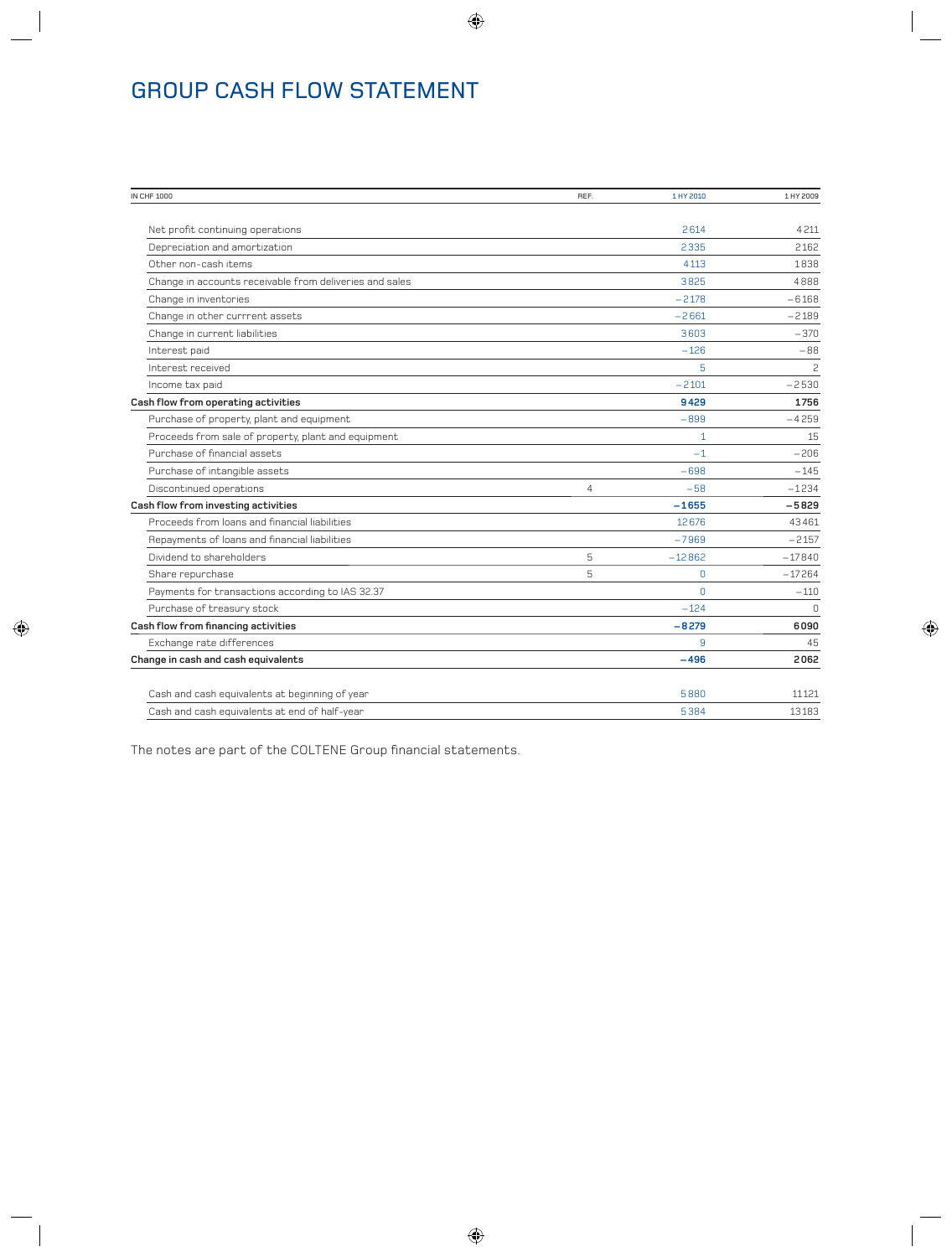# STATEMENT OF CHANGES IN EQUITY

| <b>IN CHF 1000</b>                       | REF. | SHARE<br><b>CAPITAL</b> | TRANSLATION OF<br><b>FOREIGN OPERATIONS</b> | RETAINED<br>EARNINGS | TOTAL    |
|------------------------------------------|------|-------------------------|---------------------------------------------|----------------------|----------|
| 01.01.2009                               |      | 415                     | $-15796$                                    | 128542               | 113161   |
| Comprehensive income for the half-year   |      |                         | 1858                                        | 4211                 | 6069     |
| Share-based transactions with management |      | C                       |                                             | 43                   | 43       |
| Dividend distribution                    | 5    | C                       | Ω                                           | $-17840$             | $-17840$ |
| 30.06.2009                               |      | 415                     | $-13938$                                    | 114956               | 101433   |

| 01.01.2010                               | 415 | $-16740$ | 127051   | 110726   |
|------------------------------------------|-----|----------|----------|----------|
| Comprehensive income for the half-year   |     | $-1412$  | 2614     | 1202     |
| Share-based transactions with management |     |          | 121      | 121      |
| Dividend distribution                    |     |          | $-12862$ | $-12862$ |
| Change in treasury stock                 |     |          | $-188$   | $-188$   |
| 30.06.2010                               | 415 | $-18152$ | 116736   | 98999    |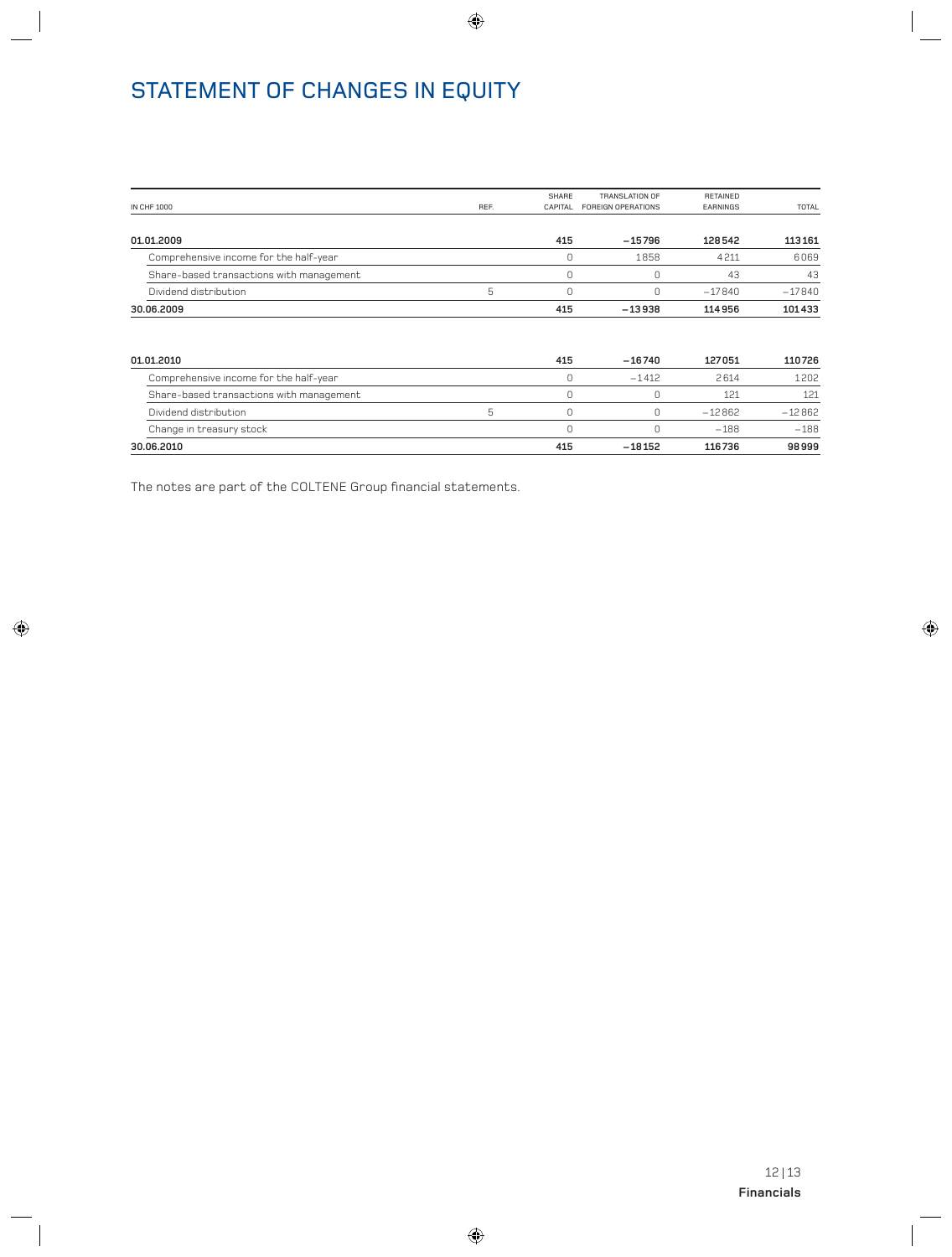## SELECTED NOTES

COLTENE Holding AG (former Medisize Holding AG) – the holding company of the COLTENE Group ('the Group') – is a stock corporation according to Swiss Code of Obligations. The company's legal domicile is in Altstätten, Switzerland. COLTENE Holding AG was founded in accordance with Swiss company law on December 15, 2005.

Under the umbrella brand Coltène/Whaledent the Group develops, manufactures and sells via distribution channels a broad and comprehensive range of disposables and tools for dentists and dental laboratories. The Group operates one segment defined in line with the management structure, the organizational setup, the reporting and allocation of resources by the chief decision maker of the Group.

These unaudited interim financial statements were prepared in accordance with IAS 34, using the same principles of consolidation and accounting policies as in the year-end report 2009 of COLTENE Group, except that the Group applied several new or amended standards and interpretations as of January 1, 2010. The following new standards and interpretations are the only ones relevant to these interim financial statements: IFRS 3 (Revised) – Business Combinations requires the Group to include in the purchase consideration the estimated amount of any contingent considerations and the measurement to fair value, through the income statement, of any interest in an acquired company that had been previously held. Furthermore, transaction costs are expensed as incurred and no longer form part of the acquisition price. IAS 39 (Amendment) – Financial Instruments: Recognition and Measurement requires that any options, including those concerning Vigodent, related to potential acquisitions which up to December 31, 2009, do not require recognition, are recorded at their fair values and subsequent fair value adjustments through the income statement.

#### 1 CURRENCY EXCHANGE RATES

|       | 31.12.2009 | 30.06.2010 | 1 HY 2010 | 31.12.2008 | 30.06.2009 | 1 HY 2009 |
|-------|------------|------------|-----------|------------|------------|-----------|
| 1 USD | 1.0380     | .0850      | .0829     | L.0561     | 1.0856     | .1293     |
| 1 EUR | 1.4877     | 13244      | .4380     | L.4888     | 1,5250     | .5061     |

#### 2 ENTITY-WIDE INFORMATION

The net sales by geographical areas (determined by site of customer) and by products and services are as follows:

| NET SALES GEOGRAPHICAL AREAS IN CHF 1000 |           |           |
|------------------------------------------|-----------|-----------|
|                                          | 1 HY 2010 | 1 HY 2009 |
|                                          |           |           |
| Switzerland                              | 1797      | 1593      |
| Germany, Austria                         | 11066     | 9808      |
| Great Britain, Ireland                   | 3596      | 3624      |
| France                                   | 3853      | 2971      |
| Other Europe                             | 10598     | 10030     |
| <b>Russia and CIS</b>                    | 2506      | 2250      |
| Middle East and Africa                   | 3077      | 2760      |
| North America                            | 27150     | 27149     |
| Brazil                                   | 483       | 149       |
| Other South America                      | 3077      | 2700      |
| China                                    | 1144      | 911       |
| India                                    | 924       | 497       |
| Other Far East, Oceania                  | 4396      | 5232      |
| Net sales                                | 73667     | 69674     |

| NET SALES PRODUCTS AND SERVICES IN CHF 1000 |           |           |
|---------------------------------------------|-----------|-----------|
|                                             | 1 HY 2010 | 1 HY 2009 |
|                                             |           |           |
| Restoration                                 | 15303     | 15204     |
| Impression                                  | 14160     | 13351     |
| Endodontics                                 | 12795     | 12808     |
| Hygiene and Surgical                        | 8084      | 6954      |
| Units/Accessories                           | 5876      | 4253      |
| Rotary                                      | 5910      | 5669      |
| Laboratory                                  | 3647      | 2753      |
| Miscellaneous                               | 7892      | 8682      |
| Net sales                                   | 73667     | 69674     |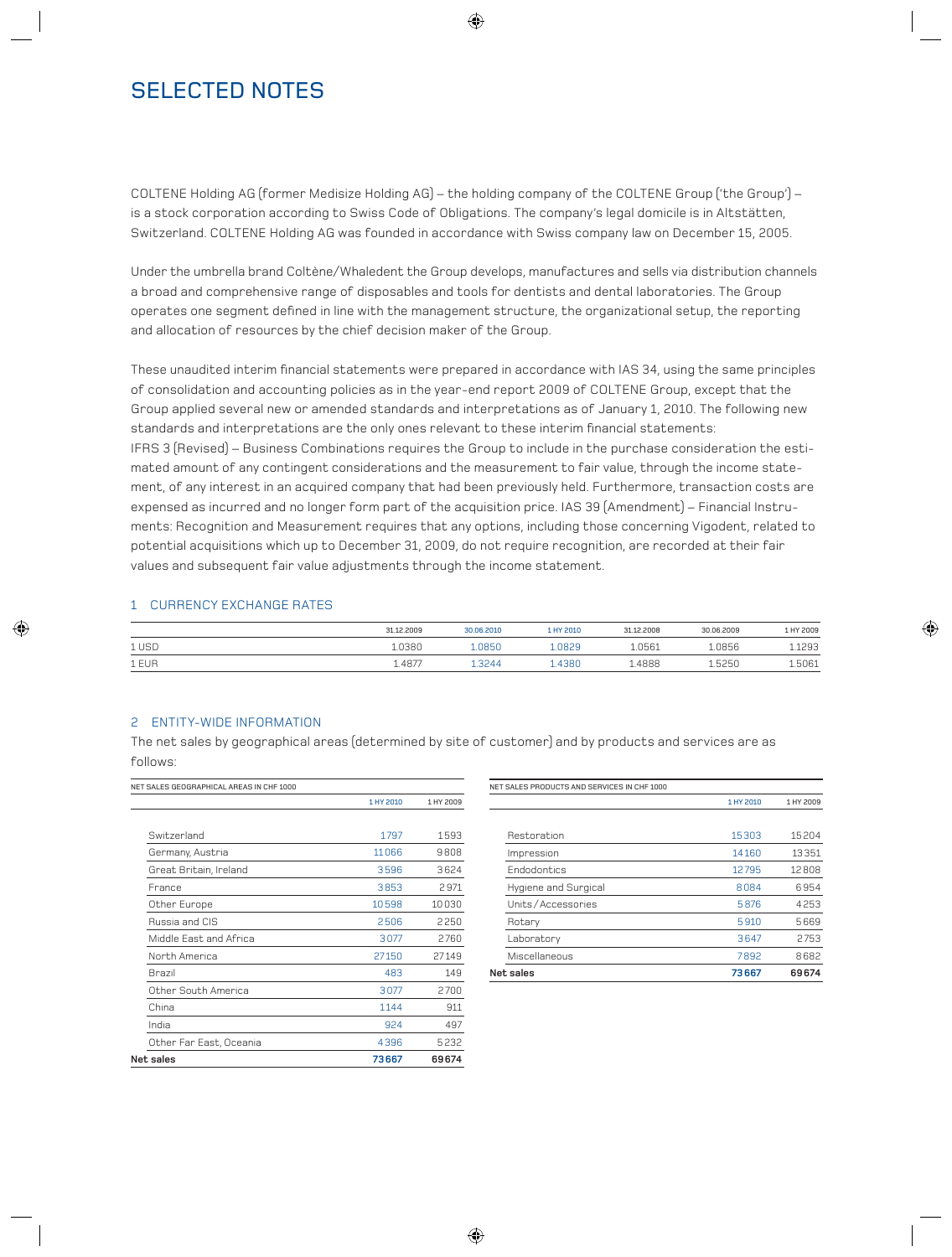#### 3 INVESTMENTS IN ASSOCIATES

On July 1, 2009, COLTENE Holding AG acquired 40% of Vigodent SA Indústria e Comércio, Bonsucesso/ Rio de Janeiro, Brazil. Vigodent SA manufacturers restoratives and prosthetic dental consumables and distributes a wide range of dental consumables in the Latin American markets. According to the Share Purchase Agreement, COLTENE Holding AG has the right to purchase the remaining 60% of Vigodent SA and the seller has the right to sell the remaining 60% of Vigodent SA. The call respectively put option period is from January 1, 2011, until December 31, 2013. The options are subject to the achievement of certain milestones. Exercise date and price are based on specific covenants and performance levels.

COLTENE Holding AG's share of loss of Vigodent SA for the period from January 1, 2010, until June 30, 2010, was TCHF 764. The result is below our expectations as the transition of Vigodent SA to COLTENE business standards takes longer as originally foreseen and COLTENE has limited influence as Vigodent SA is not fully controlled by the Group.

As a consequence of the above the business plan was updated. Based on this updated business plan and the covenants and performance levels defined in the Share Purchase Agreement it must be expected that the call option on the remaining 60% stake in Vigodent SA will be exercised by the parties involved. COLTENE Holding AG's positive call option value is TCHF 1684. This value is recognized as a financial asset and as a financial income. The investment in the associate Vigodent SA is measured at value in use – based on the updated business plan – and is therefore impaired by the amount of TCHF 1972.

#### 4 DISCONTINUED OPERATIONS

On April 30, 2008, COLTENE Holding AG sold its entire Medical segment by transferring the shares of the two subsidiaries Medisize Schweiz AG and Medisize Medical Business B.V. together with all its subsidiaries to Medifig Healthcare Corporation. In the reporting period accrued liabilities of TCHF 58 were paid (previous year period TCHF 1234).

#### 5 EQUITY

Based on the AGM decision on April 28, 2010 the company paid a dividend of CHF 3.10 (previous year CHF 4.30) per share, less 35% withholding tax, to its shareholders on May 5, 2010. The total amount of the dividend paid including withholding tax was TCHF 12,862 (previous year TCHF 17,840).

Based on the AGM decision on October 2, 2008, the company repurchased 461,000 shares for CHF 107.10 each on December 9, 2008. The total amount paid for the share repurchase was TCHF 31,982. In addition the company paid 35% withholding tax (TCHF 17,264) on January 8, 2009.

#### 6 SUBSEQUENT EVENTS

The Board of Directors authorized the Group interim financial statements on August 12, 2010, for issue. As per this date, the Board of Directors and Executive Management were unaware of any important events subsequent to the closing of books.